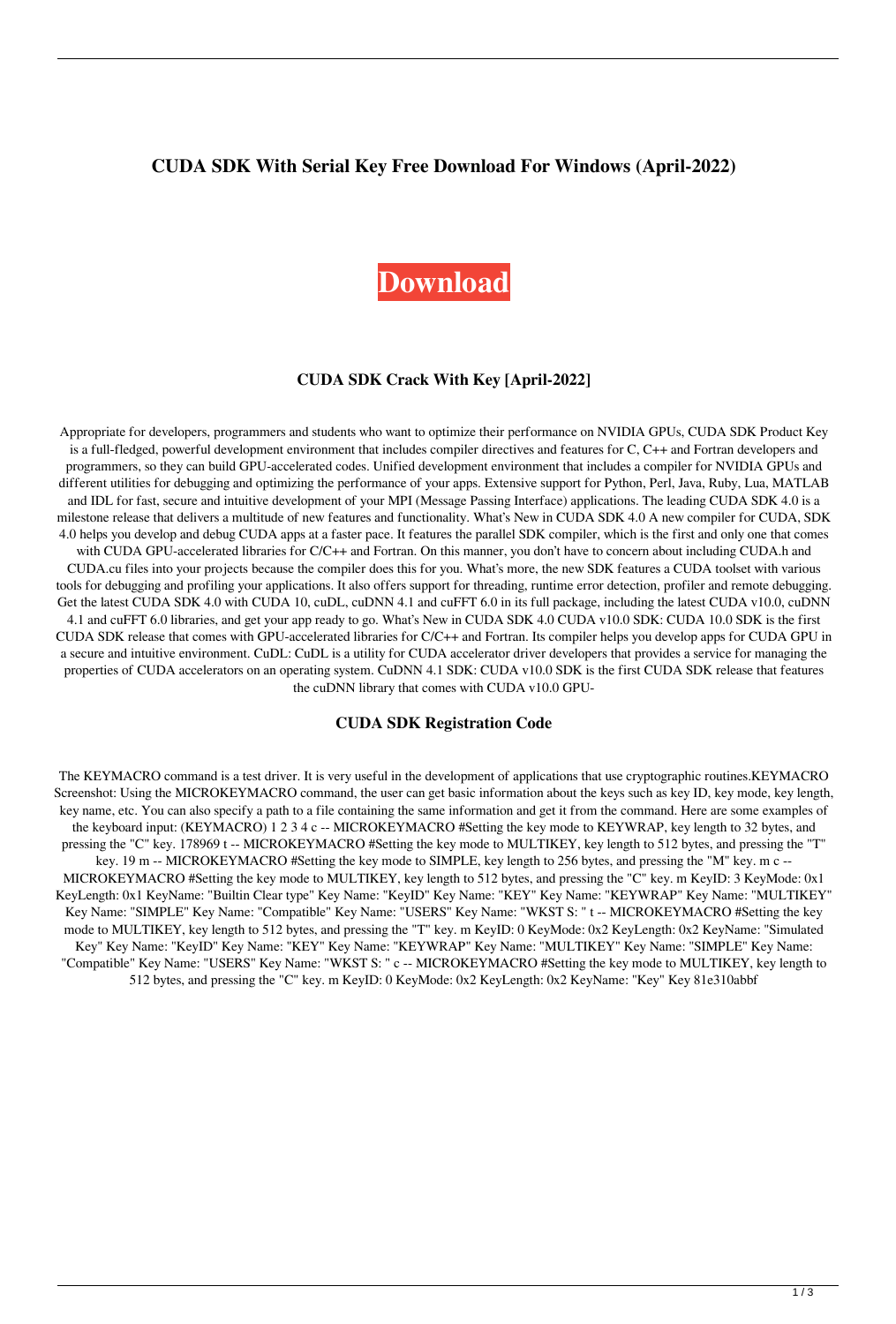## **CUDA SDK Free (Updated 2022)**

Simple, fast, easy to use and a very cost-effective solution for executing CUDA code on a cluster. Now, the CUDA SDK offers GPU and GPUaccelerated functions which enables you to integrate with more than 400 GPU and CPU computing environments for more than 17,000 commercial and open source codes. Besides, you can also do regular tasks such as installing the CUDA libraries, creating data files and performing data and process reading in the GPU-accelerated apps and applications. OpenCL SDK Description: Simple, fast, easy to use and a very cost-effective solution for executing OpenCL code on a cluster. OpenCL SDK, developed and released by the Red Hat company, is an advanced and integrated toolkit that can improve and boost performance. OpenCL SDK comes with APIs for various OSs such as Linux, Windows and MacOS. In addition, it is a standalone SDK which simplifies the development and execution of OpenCL codes, libraries and applications. CUDA 1.3 Description: Simple, fast, easy to use and a very cost-effective solution for executing CUDA code on a cluster. In this case, CUDA 1.3 comes with the OpenGL API to make it easier to improve the performance of your applications. The feature also includes OpenCL integration and supports more than 400 GPU computing environments.1. Field of the Invention The present invention relates to a nonsintered-type magnetic core assembly and a winding used for a power generator or a power converter. 2. Description of the Related Art For a power generator such as a transformer, as is well known, a magnetic core assembly is used. When the magnetic core assembly is manufactured, it is often difficult to precisely fabricate a magnetic body. Thus, generally, a sintering technique is used for a magnetic core assembly. In addition, a winding is formed by winding a conductor around a magnetic core assembly. If the core assembly and the conductor are separately manufactured, a connecting portion of the core assembly and the conductor is easily broken. In addition, the connecting portion cannot be machined. Thus, the core assembly is mounted in the winding in advance of the winding operation. Thus, it is difficult to precisely make a predetermined surface area of the core assembly smaller than a predetermined surface area of the winding. In a magnetic core assembly, to increase a permeability of a core member, the number

## **What's New in the CUDA SDK?**

 NVIDIA's CUDA SDK delivers a secure, easy to use programming environment for CUDA computing on NVIDIA GPUs and accelerates user code to run faster. Through the use of NVIDIA CUDA compiler, CUDA SDK enables developers to create, debug, and optimize parallel code in Fortran and C/C++. This toolkit includes advanced debugging tools, comprehensive API reference documentation and a range of sample code and libraries for development on NVIDIA GPUs. Release Date : 2014-09-14 License : Shareware Usuário : NVIDIA CUDA SDK Vendor : NVIDIA Corporation Detalhes Summary : Intended for C and C++ developers and programmers who need to build GPU-accelerated programs in a secure and intuitive environment, CUDA SDK proves to be an effective and steady solution that comprises various tools and features for debugging and optimizing the performance of their apps. Guided performance analysis Thanks to its CUDA-accelerated libraries, compiler directives and extensions that help Fortran and C/C++ programmers to render their projects and programs, CUDA SDK provides them also with a step-by-step wizard for a better understanding. On this manner, you are able to quickly identify the bottlenecks and boost the performance of your projects within seconds. Extensive documentation and drop-in libraries Since it includes a compiler for NVIDIA GPUs and different utilities that help you to debug your applications so you can improve their performance and responsiveness, CUDA SDK also provides you with programming guides, user manuals and API references. In addition to libraries, here referring to cuSPARE, NPP, cuFFT and cuBLAS, to name a few, CUDA SDK comes with support for computational interfaces such as C++ AMP and Microsoft's DirectComputer, as well. What's more, Python, Perl, Java, Ruby, Lua, MATLAB and IDL are also supported. This way, you are able to develop your own parallel applications and libraries by moving specific portions of your code to NVIDIA CPU. A unified development environment optimized for MPI applications Since CUDA SDK comes with Hyper-Q support for MPI (Message Passing Interface) processes, it simplifies the programming job consistently. What's more, it comes in handy especially for users who need to design and enhance the performance of their applications. Description: NVIDIA's CUDA SDK delivers a secure, easy to use programming environment for CUDA computing on NVIDIA GPUs and accelerates user code to run faster. Through the use of NVIDIA CUDA compiler, CUDA SDK enables developers to